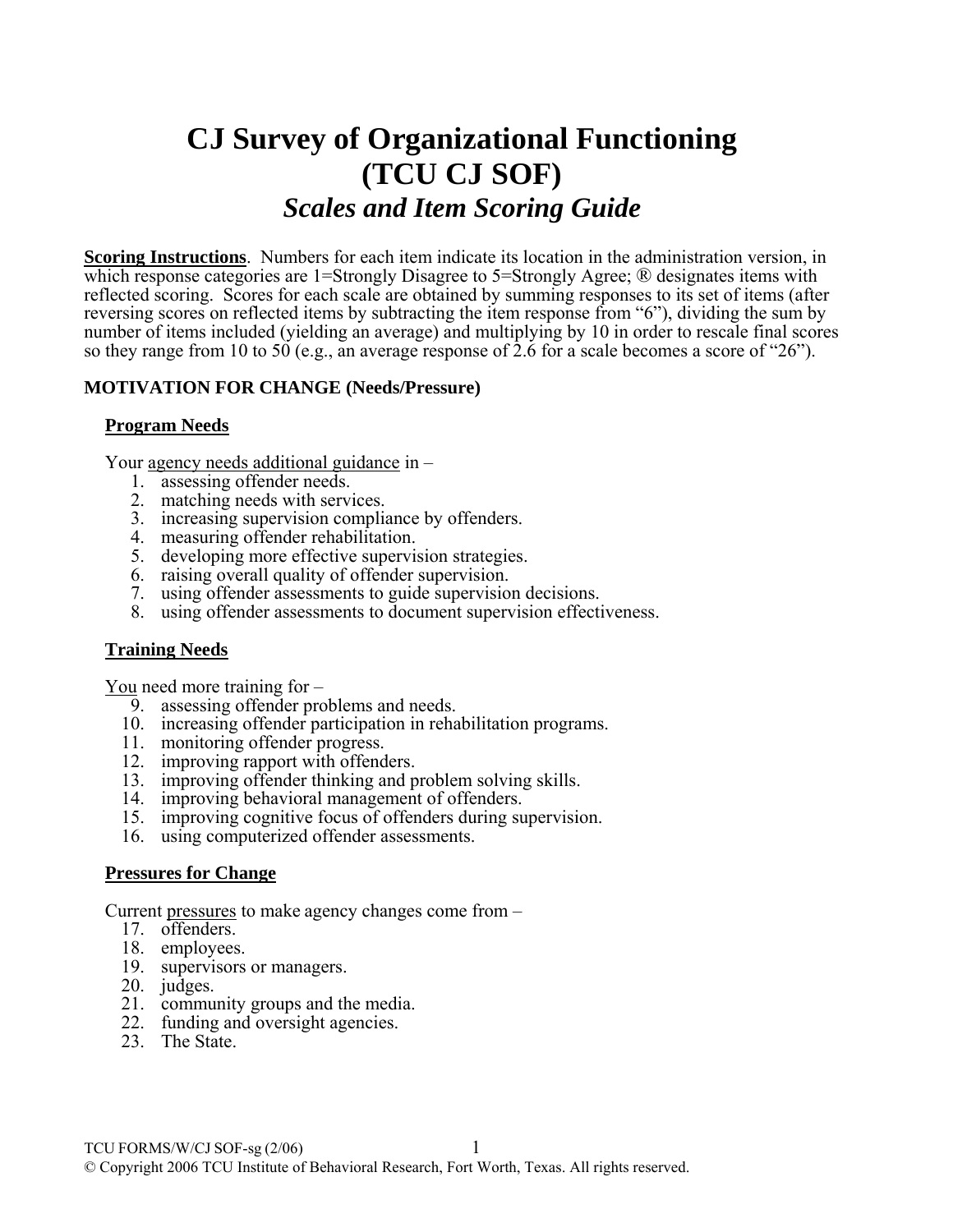#### **RESOURCES**

## **Offices**

- 25. Your offices and equipment are adequate.
- 34. Facilities here are adequate for conducting offencer supervision.
- 74. Offices here allow the privacy needed for supervision of offenders.
- 108. This agency provides a comfortable reception/waiting area for offenders.

#### **Staffing**

- 58. There are enough employees here to meet current offender needs.
- 92. A larger support staff is needed to help meet agency needs. ®
- 110. Frequent employee turnover is a problem for this agency.  $\mathbb{R}$
- 111. Employees here are able to spend enough time with offenders.
- 112. Support staff here have the skills they need to do their jobs.
- 113. Employees here are well-trained.

## **Training**

- 33. Employee training and continuing education are priorities at this agency.
- 48. You learned new skills or techniques at a professional conference in the past year.
- 59. The budget here allows employees to attend professional conferences each year.
- 85. This agency holds regular inservice training.

#### **Computer Access**

- 46. Offender assessments here are usually conducted using a computer.
- 56. Computer problems are usually repaired promptly at this agency.
- 62. Most offender records here are computerized.
- 90. You have a computer to use in your personal office space at work.
- 107. Computer equipment at this agency is mostly old and outdated. ®
- 109. Employees here feel comfortable using computers.
- 115. More computers are needed in this agency for employees to use. ®

## **e-Communications**

- 37. You used the Internet (World Wide Web) to communicate (e.g., list serves, bulletin boards, chat rooms) with other professionals in your field in the past month.
- 44. You have easy access for using the Internet at work.
- 71. You used the Internet (World Wide Web) to access work-related information in the past month.
- 102. You have convenient access to e-mail at work.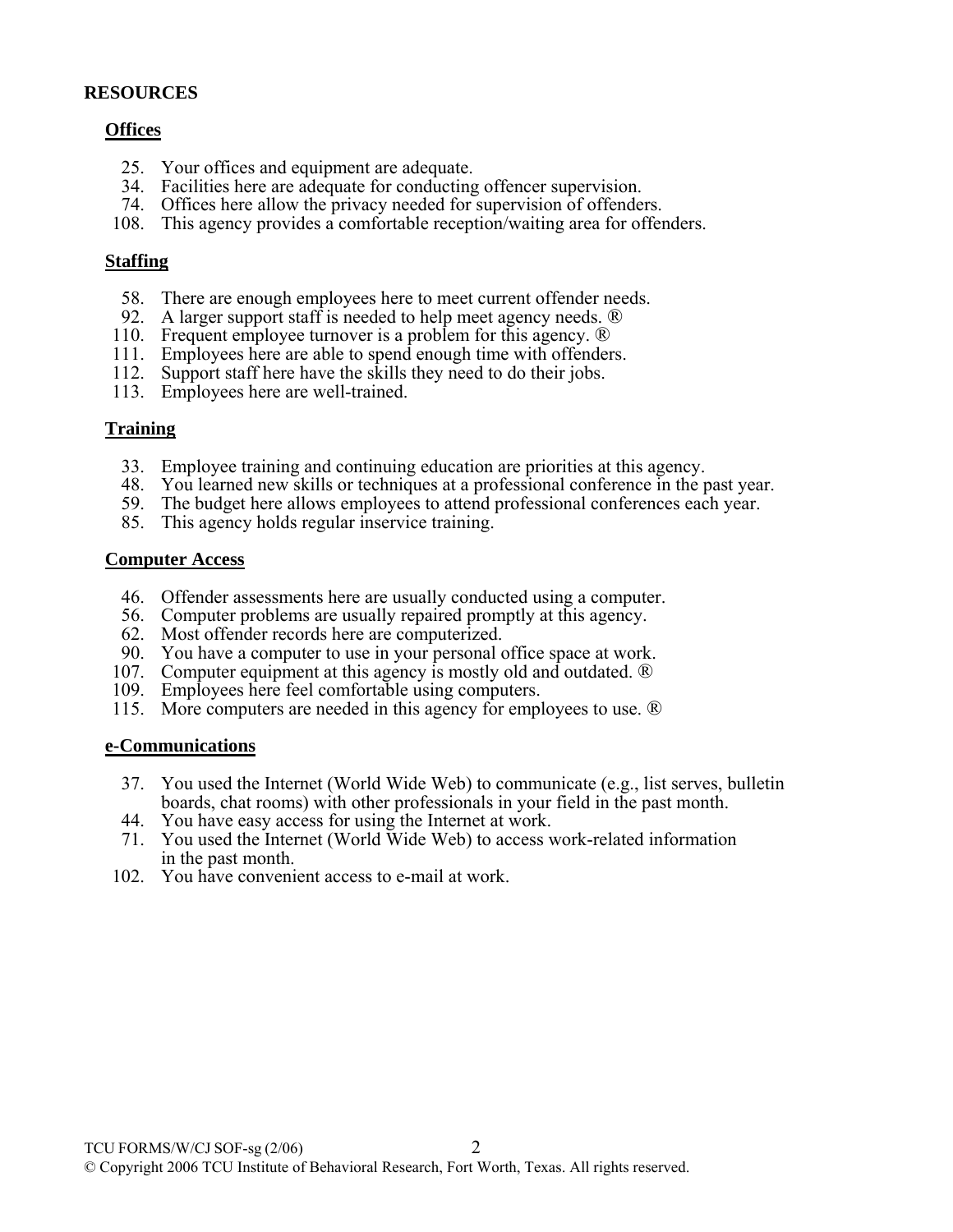## **STAFF ATTRIBUTES**

## **Growth**

- 52. This agency encourages and supports professional growth.
- 54. You read about new techniques and supervision information each month.
- 60. You have enough opportunities to keep your job skills up-to-date.
- 81. You regularly read professional journal articles or books related to your field or profession.
- 94. You do a good job of regularly updating and improving your skills.

## **Efficacy**

- 26. You have the skills needed to do your job effectively.
- 49. You consistently plan ahead and carry out your plans.
- 68. You usually accomplish whatever you set your mind on.
- 89. You are effective and confident in doing your job.
- 96. You have the skills needed to conduct effective offender supervision.

## **Influence**

- 35. You frequently share your job knowledge with other employees.
- 43. Employees generally regard you as a valuable source of information.
- 83. Other employees often ask your advice about procedures.
- 88. Other employees often ask for your opinions about agency issues.
- 100. You often influence the decisions of other employees here.
- 106. You are viewed as a leader by other employees here.

## **Adaptability**

- 63. You are willing to try new ideas even if some employees are reluctant.
- 64. Learning and using new procedures are easy for you.
- 75. You are sometimes too cautious or slow to make changes. ®
- 104. You are able to adapt quickly when you have to shift focus.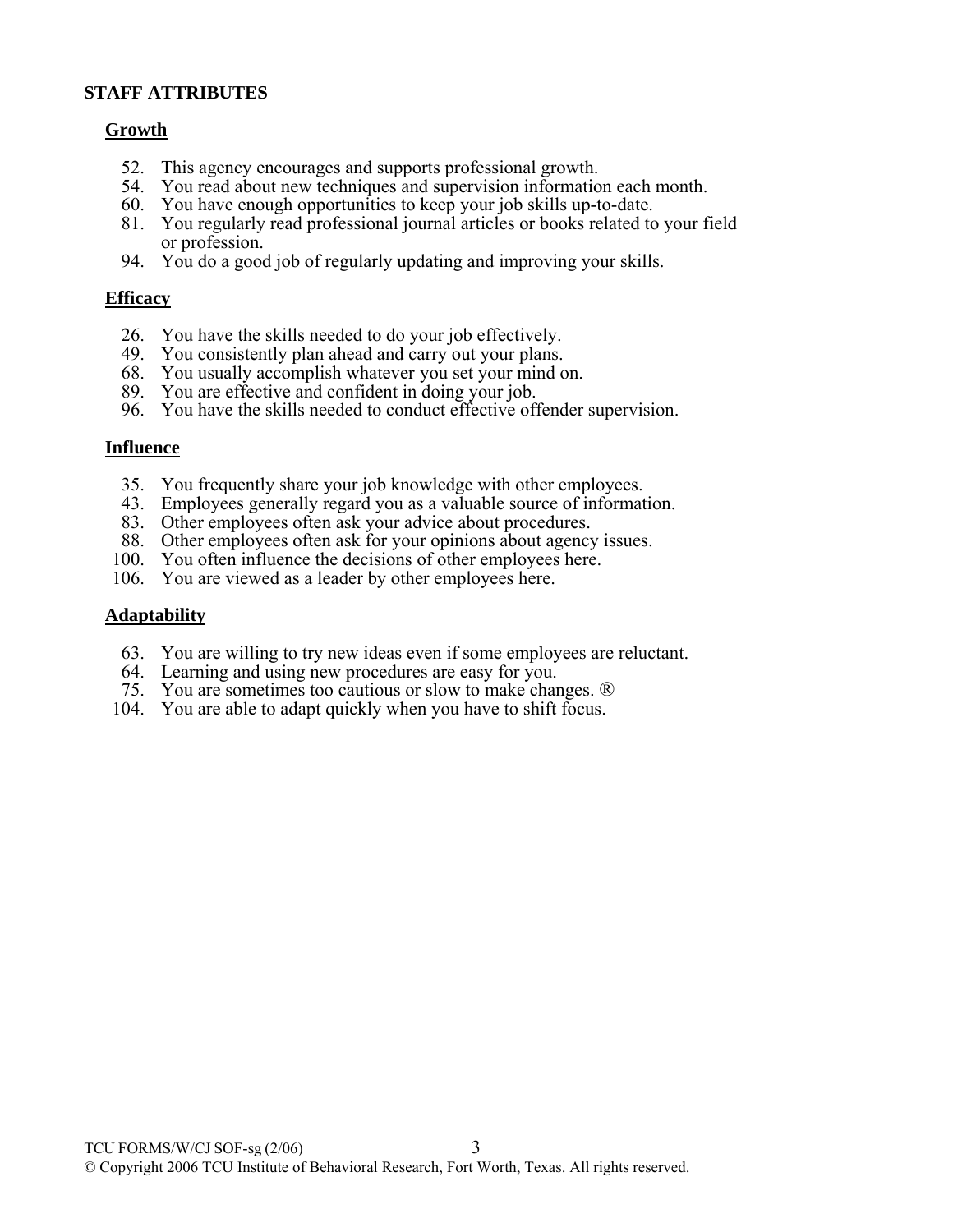## **ORGANIZATIONAL CLIMATE**

#### **Mission**

- 27. Some employees get confused about the main goals for this agency. ®
- 31. Employees understand how this agency fits as part of the criminal justice system in your community.
- 47. Your duties are clearly related to the goals of this agency.
- 65. This agency operates with clear goals and objectives.
- 99. Management here has a clear plan for this agency.

#### **Cohesion**

- 28. Employees here all get along very well.
- 40. There is too much friction among employees. ®
- 45. The employees here always work together as a team.
- 55. Employees here are always quick to help one another when needed.
- 61. Mutual trust and cooperation among employees in this agency is strong.
- 91. Everybody here does their fair share of work.

#### **Autonomy**

- 32. Supervision planning decisions for offenders here often have to be revised by a supervisor. ®
- 38. Management here fully trusts your professional judgment.
- 51. Employees here are given broad authority in supervising offenders.
- 70. Employees here often try out different techniques to improve their effectiveness.
- 76. Employees are given too many rules here. ®

#### **Communication**

- 42. Ideas and suggestions from employees get fair consideration by management.
- 72. The formal and informal communication channels here work very well.
- 79. Employees are always kept well informed.
- 84. More open discussions about agency issues are needed here. ®
- 95. Employees always feel free to ask questions and express concerns in this agency.

#### **Stress**

- 50. You are under too many pressures to do your job effectively.
- 66. Employees often show signs of stress and strain.
- 80. The heavy workload here reduces effectiveness.
- 97. Employee frustration is common here.

#### **Change**

- 57. Novel treatment ideas by employees are discouraged. ®
- 69. It is easy to change procedures here to meet new conditions.
- 87. You frequently hear good employee ideas for improving supervision.
- 93. The general attitude here is to use new and changing technology.
- 103. You are encouraged here to try new and different techniques.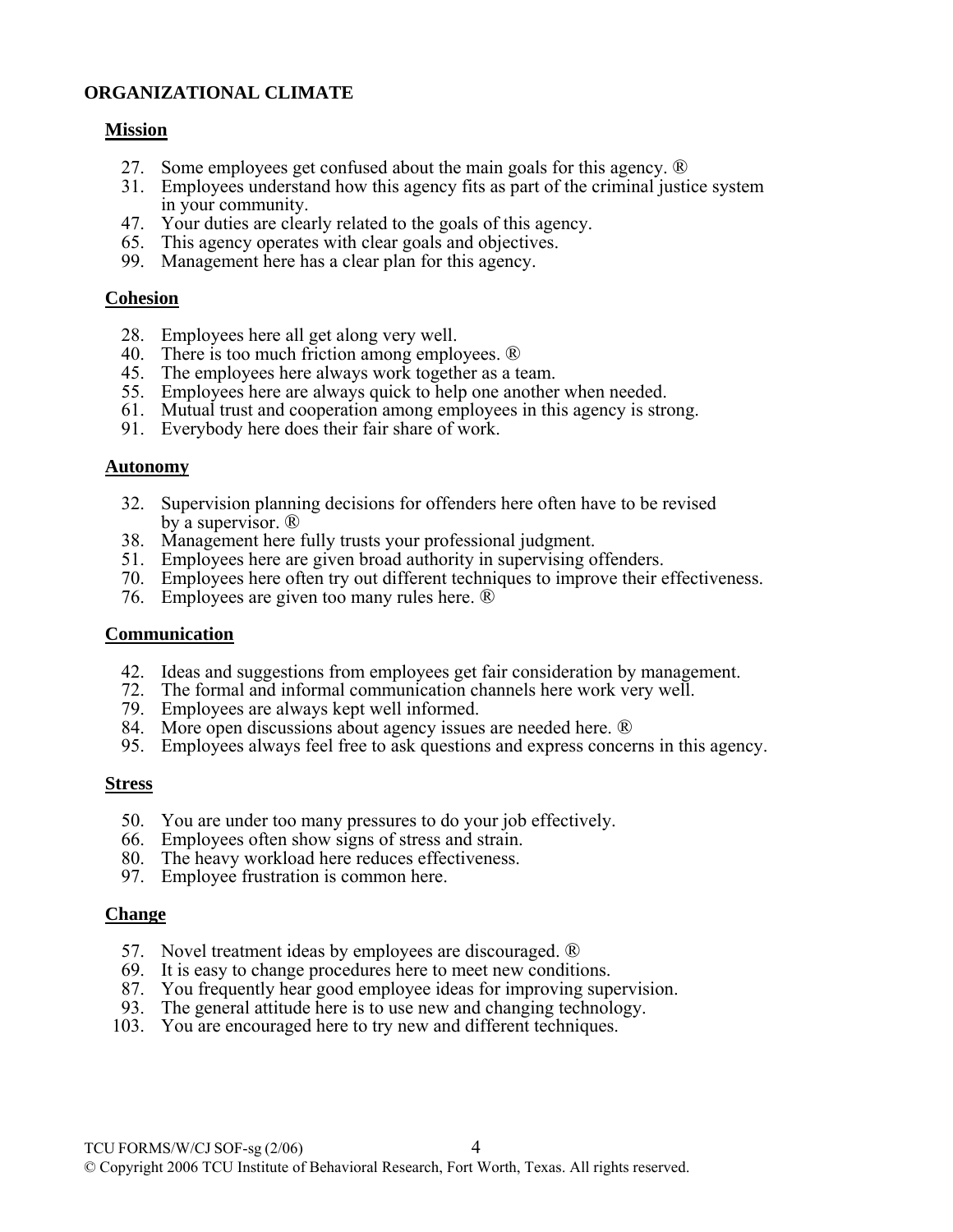## **JOB ATTITUDES**

## **Burnout**

- 24. You feel overwhelmed by paperwork.
- 67. You feel like you aren't making a difference.
- 77. You feel that it is a real effort to come into work.
- 82. You feel depressed.
- 98. You feel tired.
- 105. You feel disillusioned and resentful.
	- 117. You feel that talking to offenders is a waste of time.

#### **Satisfaction**

- 29. You are satisfied with your present job.
- 30. You would like to find a job somewhere else. ®
- 39. You feel appreciated for the job you do.
- 53. You like the people you work with.
	- 86. You give high value to the work you do here.
	- 101. You are proud to tell others where you work.

## **Director Leadership**

My supervisor –

- 130. inspires others with his/her plans for this agency for the future.
- 131. leads by example.
- 132. gets people to work together for the same goal.
- 133. insists on only the best performance.
- 134. treats each of us as individuals with different needs, abilities, and aspirations.
- 135. takes time to listen carefully to and discuss people's concerns.
- 136. encourages new ways of looking at how we do our jobs.
- 137. gives special recognition to others' work when it is very good.
- 138. provides well-defined performance goals and objectives.
- 139. emphasizes using new ideas, services, administrative techniques, etc., before most other agency supervisors do.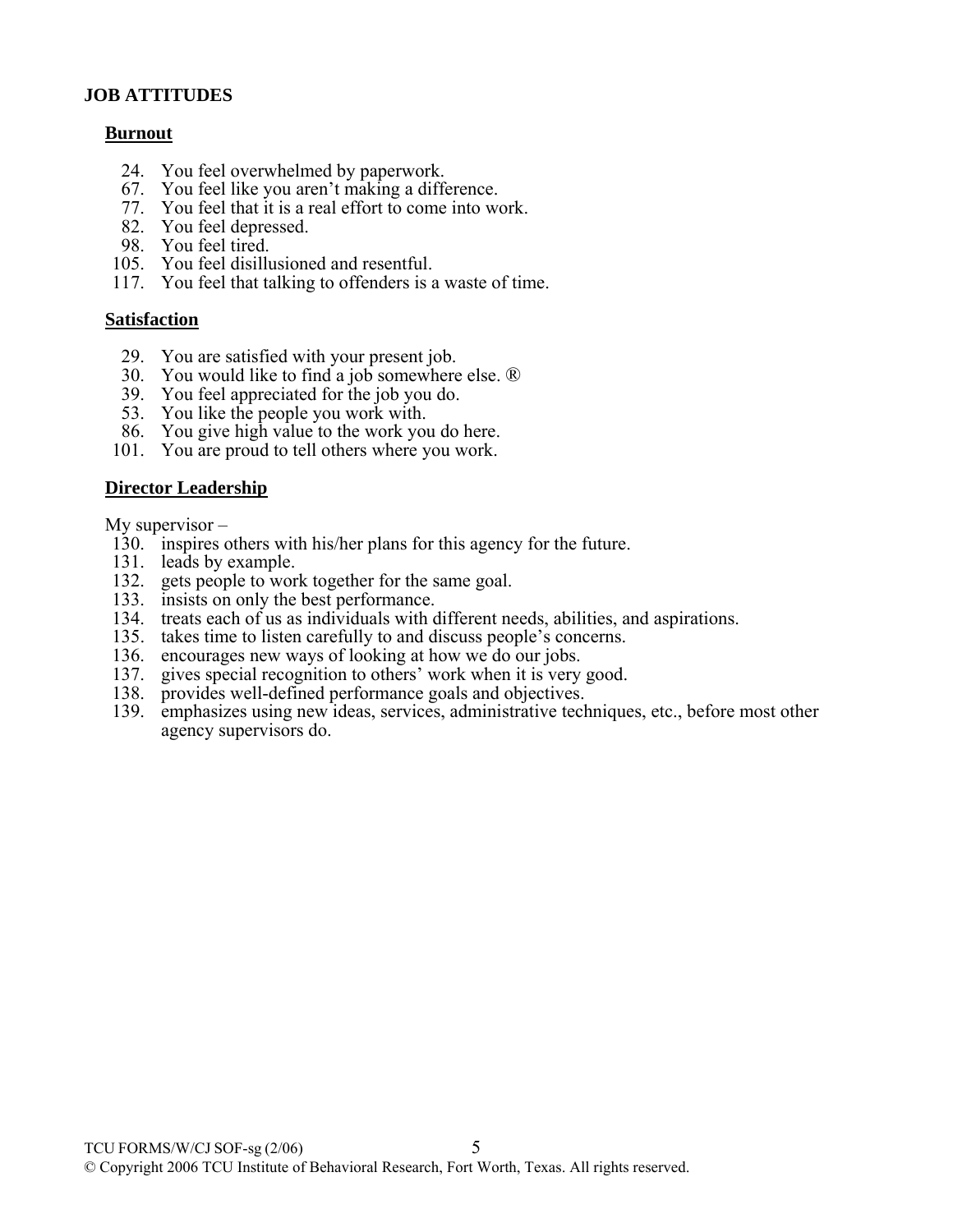# **WORKPLACE PRACTICES**

## **Peer Collaboration**

- 41. Employees at this agency make a conscious effort to coordinate with other professionals in their field.
- 73. Most employees at this agency are cordial.
- 78. Employees here design programs together.
- 114. The director and employees collaborate to make this agency run effectively.

## **Deprivatized Practice**

In the past year, you have –

- 140. invited someone in to help enhance your job performance.
- 141. had colleagues observe your job performance.
- 142. received meaningful feedback on your performance from co-workers.
- 143. observed other colleagues' performance.
- 144. received useful suggestions for supervising offenders from co-workers.

# **Collective Responsibility**

- 145. Many employees in this agency set high standards for themselves.
- 146. Employees support the supervisor in enforcing policies and rules.
- 157. Many employees in this agency feel responsible to help each other do their best.
- 158. Many employees help maintain discipline in the entire agency, not just their office.
- 159. Many employees in this agency take responsibility for improving the agency.
- 160. At this agency, employees work together to do what is "best for the offenders."

## **Focus on Outcomes**

- 147. When making important decisions, the agency always focuses on what's best for offender improvement.
- 153. Many employees in this agency feel responsible that all offenders improve.
- 155. Workdays are organized to maximize offender supervision time.
- 156. This agency sets high standards for offender improvement.
- 161. This agency has well-defined expectations for all offenders.

# **Reflective Dialogue**

- 148. In the past year, you have had frequent conversations with co-workers about the goals of this agency.
- 150. In the past year, you have had frequent conversations with co-workers about what helps offenders improve.
- 152. In the past year, you have had frequent conversations with co-workers about development of new ideas.
- 154. Agency employees regularly discuss assumptions about supervision and behavior change.
- 162. Employees talk about supervision in staff meetings, in the break room, etc.

# **Counselor Socialization**

- 149. A conscious effort is made by employees to make new employees feel welcome here.
- 151. Experienced employees invite new employees to observe, give feedback, etc.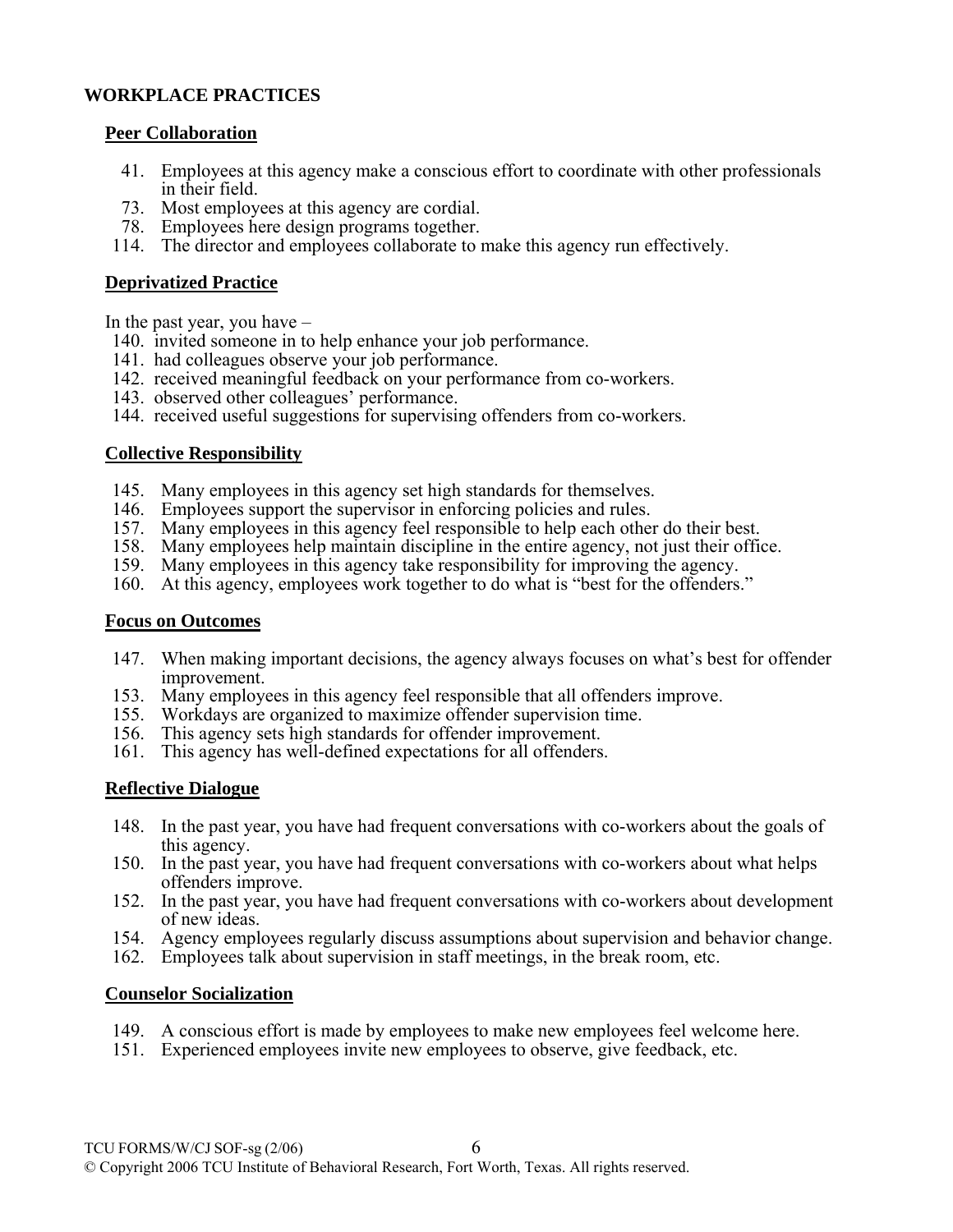# **TRAINING EXPOSURE AND UTILIZATION**

## **Training Satisfaction**

- 36. You were satisfied with the training offered at workshops available to you last year.
- 116. You were satisfied with the training opportunities available to you last year.

# **Training Exposure**

(response categories: 1="None"; 2="1"; 3="2"; 4="3"; 5="4 or More")

- 118. In the last year, how often did you attend training workshops held within 50 miles of your agency?
- 119. In the last year, how often did you attend training workshops held more than 50 miles from your agency?
- 120. How many workshops do you expect to attend in the next 12 months?
- 121. In the last year, how many times did outside trainers come to your agency to give workshops?
- 122. In the last year, how many times did your agency offer special, in-house training?

# **Training Utilization – Individual-level**

(response categories: 1="Never"; 2="Rarely"; 3="Sometimes"; 4="A Lot"; 5="Almost Always")

- 123. When you attend workshops, how often do you try out the new interventions or techniques learned?
- 124. Are your offenders interested or responsive to new ideas or materials when you try them?
- 125. In recent years, how often have you adopted (for regular use) new interventions or techniques from a workshop?
- 126. When you have adopted new ideas into your offender supervision, how often have you encouraged other employees to try using them?

## **Training Utilization – Program-level**

(response categories: 1="Never"; 2="Rarely"; 3="Sometimes"; 4="A Lot"; 5="Almost Always")

- 127. How often do new interventions or techniques that the employees from your agency learn at workshops get adopted for general use?
- 128. How often do new ideas learned from workshops get discussed or presented at your staff meetings?
- 129. How often does the management at your agency recommend or support new ideas or techniques for use by all employees?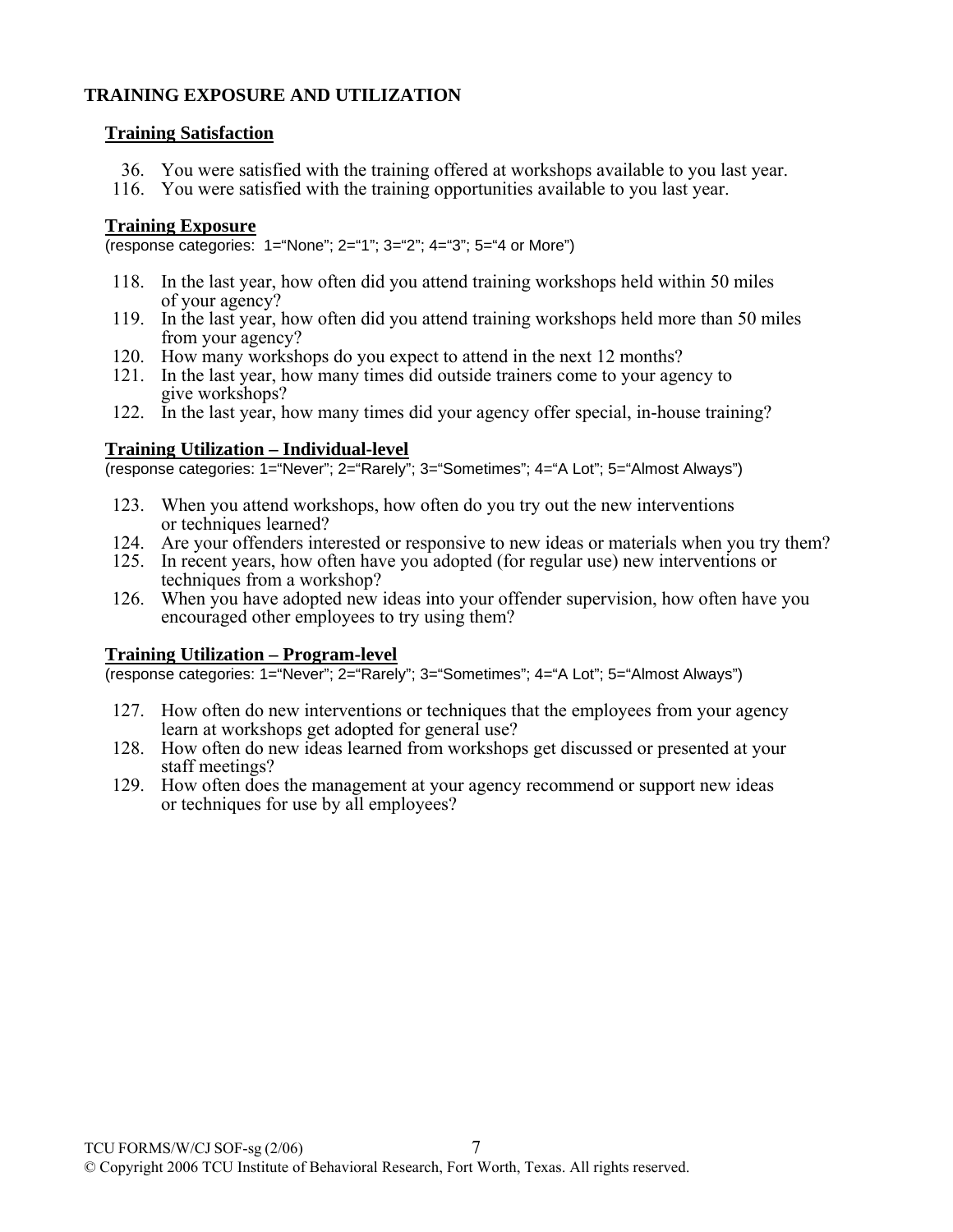# **CJ Training Supplement**

# **Satisfaction with Training**

- 1. Good in-house (inservice) training is provided to agency employees.
- 2. You found good outside training events to attend last year.
- 3. Your state oversight agency provided good training in the past year.
- 4. Regional/national groups provided good training in the past year.

# **Training Content Preferences**

- 5. More information on substance abuse treatment is needed.
- 6. More information on the use of prescription medications is needed.
- 7. Agency employees need sensitivity training for dealing with special populations.
- 8. Employee training is needed on ethics and confidentiality of information.
- 9. Specialized training is needed for improving family involvement and related issues.
- 10. Employee training is needed on mental health issues and appropriate treatment.
- 11. Training on screening and assessment tools is needed.
- 12. Agency employees need to be trained to understand other employee functions (e.g. court, field, specialized caseloads).
- 13. General introductory sessions on multiple topics is an effective workshop format.
- 14. Intensive full-day training on special topics is an effective workshop format.
- 15. A conceptual model that explains how program activities contribute to "recovery."
- 16. Training workshops should be based on evidence-based interventions.
- 17. Training workshops should be based on evidence-based practices.
- 18. Training workshops should include role playing and group activities.
- 19. In-house coaching following specialized training would be useful.
- 20. Specialized training made available over the Internet would be useful.
- 21. Exchanging ideas with other agencies that have interests similar to yours would be helpful.
- 22. Feedback following training would be helpful.

# **Barriers to Training**

- 23. The workload and pressures at this agency keep motivation for new training low.
- 24. The budget does not allow most employees to attend professional conferences annually.
- 25. Topics presented at recent training workshops and conferences have been too limited.
- 26. The quality of trainers at recent workshops and conferences has been poor.
- 27. Training activities take too much time away from delivery of agency serrvices.
- 28. Training interests of agency employees are mostly due to job requirements.
- 29. It is often too difficult to apply skills/information learned at workshops so they will work in this agency.
- 30. Limited resources (e.g., office space or budget) make it difficult to adopt new ideas.
- 31. The background and training of employees limits the kind of supervision changes possible here.
- 32. There are too few rewards for tryint to change procedures here.
- 33. Caseload size makes it difficult to adopt new ideas.